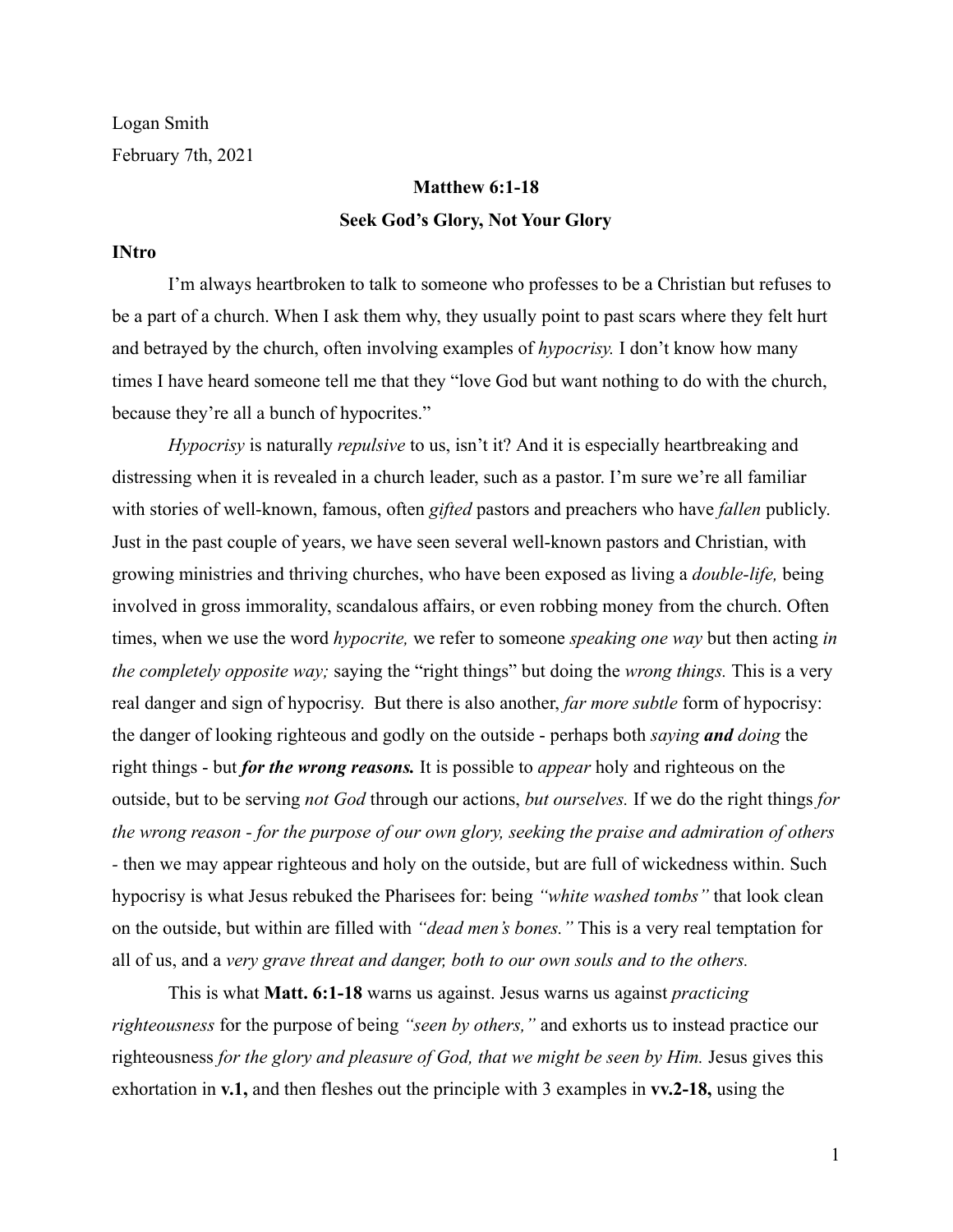examples of **giving, praying, and fasting,** which were seen as the pillars of Jewish piety and religious practice. Each of these examples contrasts what the *wrong motivation* looks like, and what the *right motivation* looks like. And then, right at the center of the passage, Christ gives us the *model prayer -* and by doing so, teaches us the **key** to having the right heart and motivation that he's calling for here. So let's look at each of these points today:

# **I. Do Not Do the Right Things for the** *Wrong Reason***: Our Own Glory and Pride**

Jesus begins and frames this entire section with the *base exhortation* of **verse 1:** *"Beware of practicing your righteousness before other people in order to be seen by them, for then you will have no reward from your Father who is in heaven."* In order to understand this passage, we have to understand what Jesus is saying *in this verse.* Is he forbidding doing any righteous deeds in front of other people, or in public, whatsoever, so as to forbid public prayer or acts of generosity, for example? **No;** if he were, that would be in contradiction to what he taught in the last chapter. After all, in **chapter 5:16** he said, *"let your light shine before others, so that they may see your good works and give glory to your Father who is in heaven."* And as we saw last week, **chapter 5:17-48** deals with many visible forms of righteousness that obedience to God demands of us. Obeying the Lord will involve being righteous in public, visible ways at times; this is inevitable. What is Jesus saying in verse 1, then? He is forbidding us from practicing righteousness *"in order to be seen by" others.* He isn't necessarily dealing with location or visibility; he's dealing with *the motives of our heart* that drive our actions. He is warning us against **the motive of pride;** he is forbidding practicing *self-righteousness,* warning us to beware of doing "good things" that appear godly and holy, but are actually just platforms for seeking the *praise of others,* to elevate our own name and seek our own glory. And the sobering warning is, that if this is our motive, then *we will not receive any "reward from our Father in heaven."*

Verses 2-18 flesh out this command with three examples: he shows **negative** and **positive** examples in the acts of **giving, praying, and fasting.** In each example, we see the same pattern: he tells us how *not* to do it, and the accompanying *warning;* and then, he gives us a *positive example* of how we *should* practice righteousness for the *right reasons,* and gives a *promise of assurance* for the reward we receive from God. For now, let's take a look at the *negative examples:*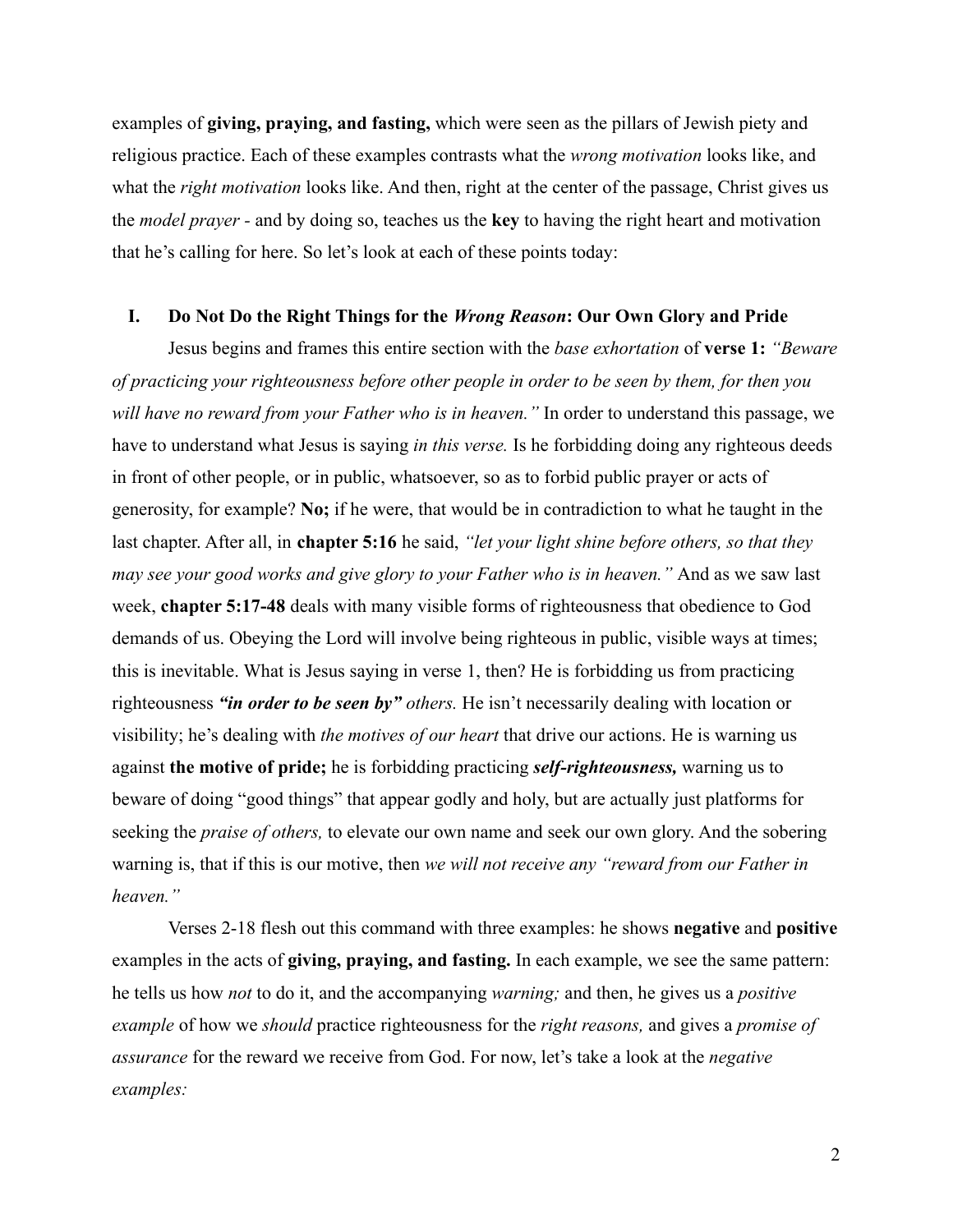## A. Giving

First, he addresses the issue of *giving* in **v.2:** "*Thus, when your give to the needy, sound no trumpet before you, as the hypocrites do in the synagogues and in the streets, that they may be praised by others."* It is unclear whether or pharisees and other *"hypocrites"* actually sounded trumpets, or whether Jesus is speaking in hyperbole or exaggerated metaphor. *Either way,* the point is clear: they had *some way* of making their giving of money to the poor a very *public, visible act,* so that everyone else was sure to know what they were doing. They were not giving *out of compassionate love* to the needy, nor out of *reverent worship and loving obedience* to God. They were being driven *by pride and self-righteousness;* they were only concerned about *themselves.* It is indeed possible for us to give *generously,* even *sacrificially,* and yet do so for *completely selfish, wicked* reasons. We can appear to do so humbly and generously on the outside, while secretly doing so *in order for others to think well of us and applaud our generosity.* We might can fool others; we might even fool ourselves - but we *will not fool God!* The hypocrites sought the praise of man - and they found it! As Jesus says, *"Truly, I say to you, they have received their reward."* But what an empty, temporary reward the fickle praise of man is.

We must *gravely beware* giving - money, or anything else - *so that other people will think well of us.* Often times, it is *inevitable* that at least *someone else* will know about our giving. If you give something to someone, usually, they're going to know about it! If you're tithing to the church, your name has to go on the check! At the very least, the person handling the money has to know how much you give in order to hand back a contribution statement for tax purposes. We even see examples of the apostles keeping track of who gave what in the book of Acts. This is inevitable at times, and this passage is not forbidding that anyone else know about. But we *must take great care* that we *never give* for the purposes of being seen, admired, or praised by others! If this is our temptation, we should *strive to do it in secret, so that no one knows about it.* We should examine our hearts before we give and ask ourselves: *if no one at the church, or anyone else for that matter, were to know whether or not I gave this tithe or donation, would I still give it?* Or before we give to someone in need, we should ask ourselves: *Am I willing to give this gift anonymously?* If the answer is **no,** then we're giving for the wrong reasons.

B. Praying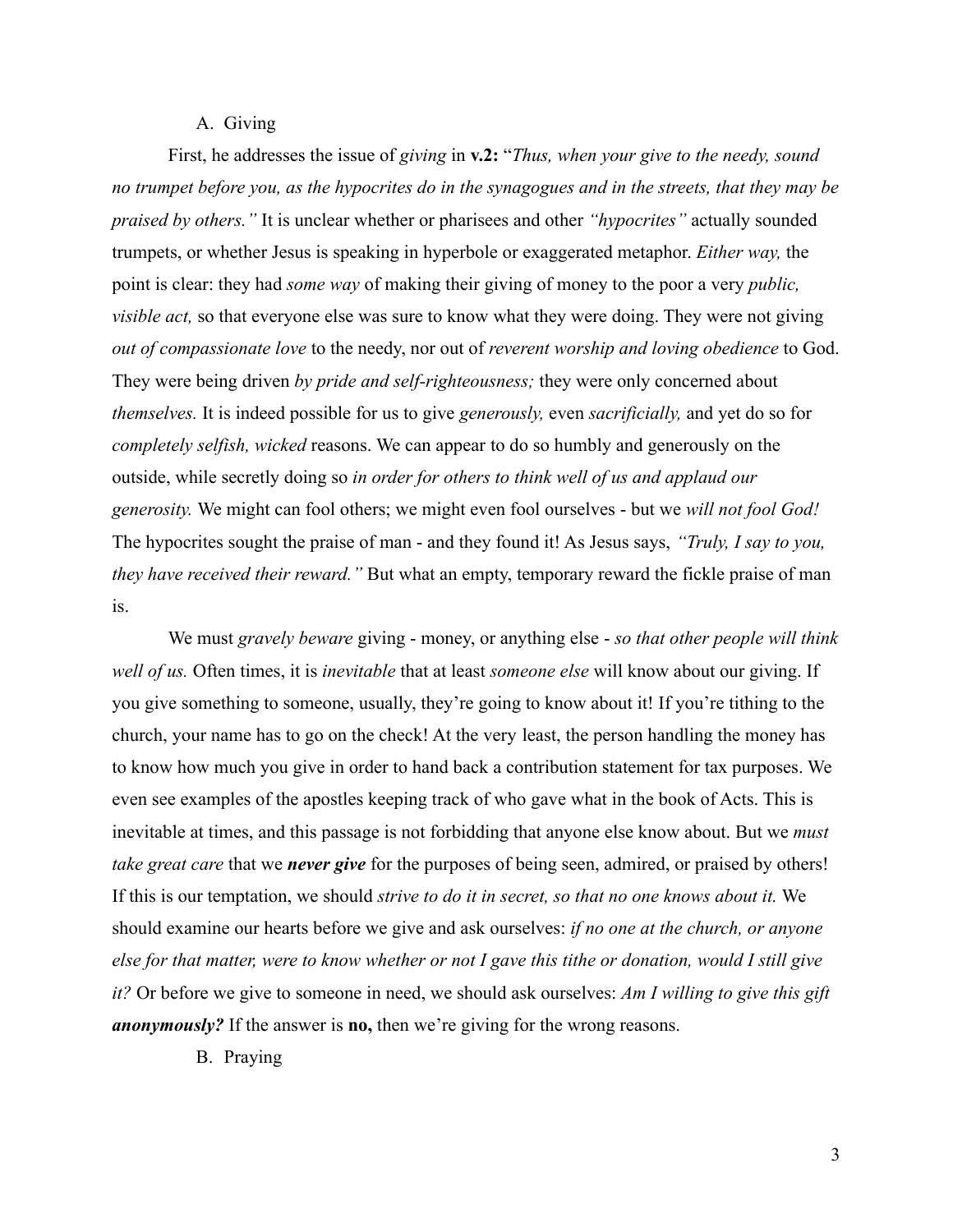Next, Jesus gives the example of **prayer** in **v.5:** *"And when you pray, you must not be like the hypocrites. For they love to stand and pray in the synagogues and at the street corners, that they may be seen by others.*" Again, Jesus is not forbidding *public, corporate prayer.* He often prayed out loud before others, and we're exhorted and commanded to do the same throughout the New Testament. But we must *beware* praying publicly for the purpose of *other people thinking that we are holy, godly, and pious.* In the Christian community and at church, we place great value on *godliness* and *spirituality;* church leaders are often respected and honored. Therefore, there can often be a *great temptation* to want to be seen by others, especially at church, as being a *godly and spiritual person.* And public prayer is perhaps abused for this purpose more often than any other "religious" act. It is *far too easy* to *appear* spiritual, godly, even humble, when praying publicly, when really *we're not speaking to God and leading others before the throne of God corporately,* but are instead *praying in such a way to impress our hearers.* Maybe we feel compelled to put on an act and appear more prayerful, faithful, and spiritual than we really are. Maybe we're driven by fear, and don't want others around us to know just how spiritually dry our lives have become.

A good *test* we should all give ourselves is to compare the amount of praying we do in *private* versus *in public.* It should **never be the case that we pray more publicly than we do privately;** if that is the case, you probably shouldn't be praying in front of others, for you *might be praying for the wrong reasons.* If you spend more time praying in front of other people, that might be a good indicator that your *motive* in prayer is to be *heard and thought well of by other people,* rather than God.

And again, the same warning is repeated: *"Truly, I say to you, they have received their reward.*" If this is our motive, then we might indeed be heard by other people and impress them with our fake piety, *but we will not be heard by or impress God.*

C. Fasting

Finally, we see the example of **fasting** in **v.16:** *"And when you fast, do not look gloomy like the hypocrites, for they disfigure their faces that their fasting may be seen by others."* **Fasting** simply refers to the practice of choosing to *abstain from food,* either partially or fully, for a period of time. We see many examples of fasting, both in the Old and New Testament, and they are often linked with extended times of *prayer,* seeking the will of God, or expressing morning or repentance. By the time of Christ, the Pharisees began practicing *regular, weekly*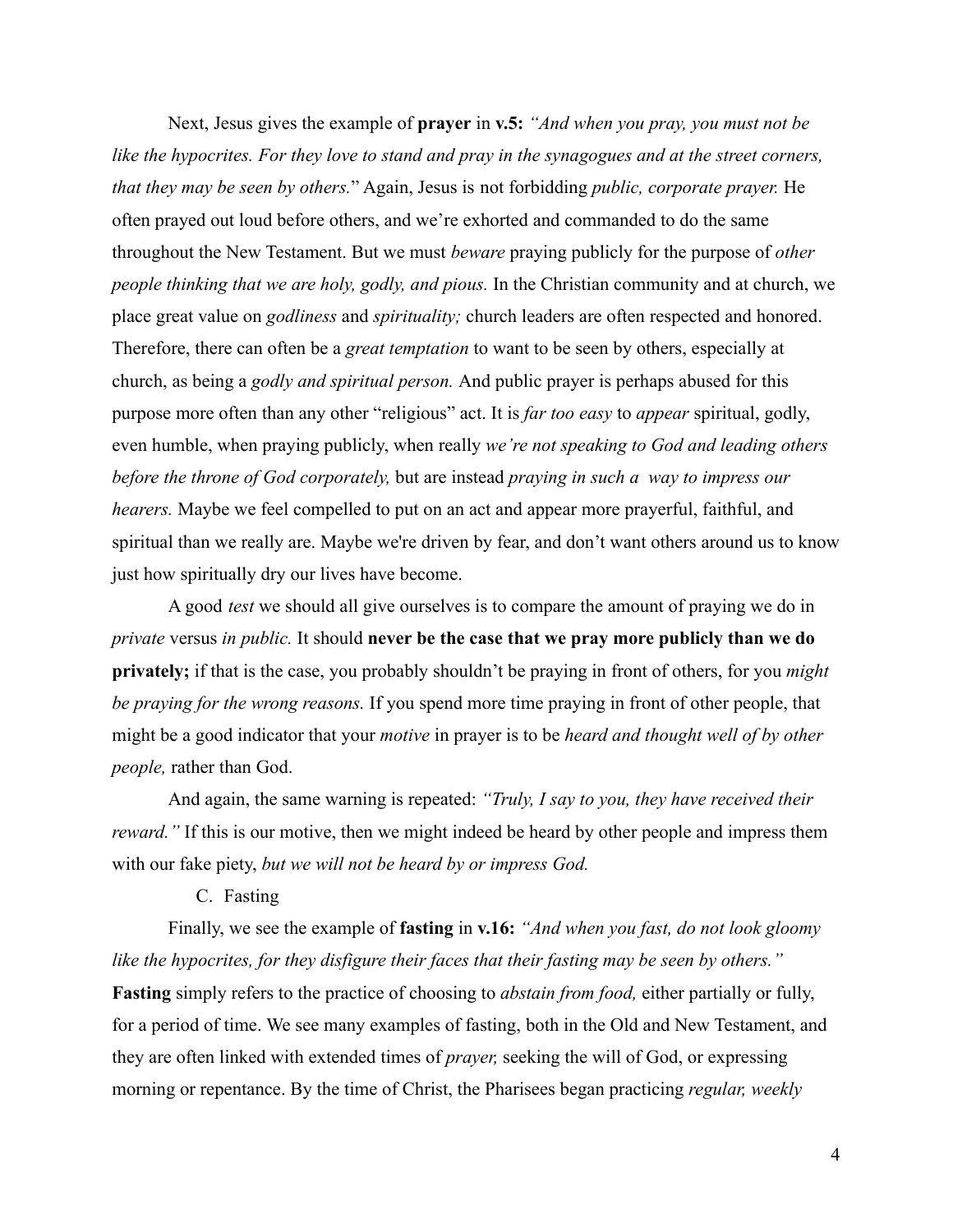fasting, typically twice a week, and did so in *public, noticeable ways*. They made it clear that they were fasting, effectively boasting in a physical way that they were *"humbly" practicing self-denial*; they wanted everyone to know what they were doing, not because they were *seeking the Lord and trusting him,* but because they wanted the *appearance of holiness,* to be respected as spiritual leaders in the synagogue. And again, the same warning is repeated: *"Truly, I say to you, they have received their reward."*

This might seem strange to us, to think of people intentionally going about as *"gloomy"* or *"disfiguring their faces*" so that everyone knows their fasting. And yet, such practices are *alive and well* today. Roman Catholics, along with many Protestant traditions and churches, even many evangelicals, regularly practice Lent every year. Lent begins with **Ash Wednesday,** which, in fact, is less than two weeks away. On Ash Wednesday, they put *ashes* on their foreheads as a visible sign to everyone that they are participating in the month-long fast of Lent. Now, I'm sure there are people who participate for good reasons; but it is worth recognizing that the practice cuts right against what Jesus says here: the whole point is that when we fast, *we should go out of our way to make sure no one knows about it!* Now, there might be legitimate reasons why you have to tell someone; after all, it's pretty hard to hide your fasting from your spouse! But we should *never seek to fast* simply out of public obligation or so that we appear holy, pious, and disciplined before others.

And so we need to apply same principle to *everything we do!* We should do *nothing* for the praise and admiration of others! There are so many temptations and opportunities to do good and righteous things for the sinful reasons of *pride, selfirghtousness, and the fear and praise of men,* aren't there? Maybe we're tempted to *read our bibles*, *memorize scripture,* or *attain lots of knowledge* simply so that we appear knowledgeable and spiritual before others; simply so that we can say that quote at prayer meeting or appear as gifted bible teachers. Maybe the reward you're tempted to seek is for other people to say, "Oh, she knows her bible so well!," or "He's such a gifted Bible teacher!" The temptation is great; let us take great care to guard our hearts against such motivations!

If we catch ourselves posting our good deeds on Facebook and Twitter, or boasting about them to others at church, we need to immediately halt and examine our hearts; we must probe our own hearts and honestly ask ourselves: *am I doing this good thing simply because I want*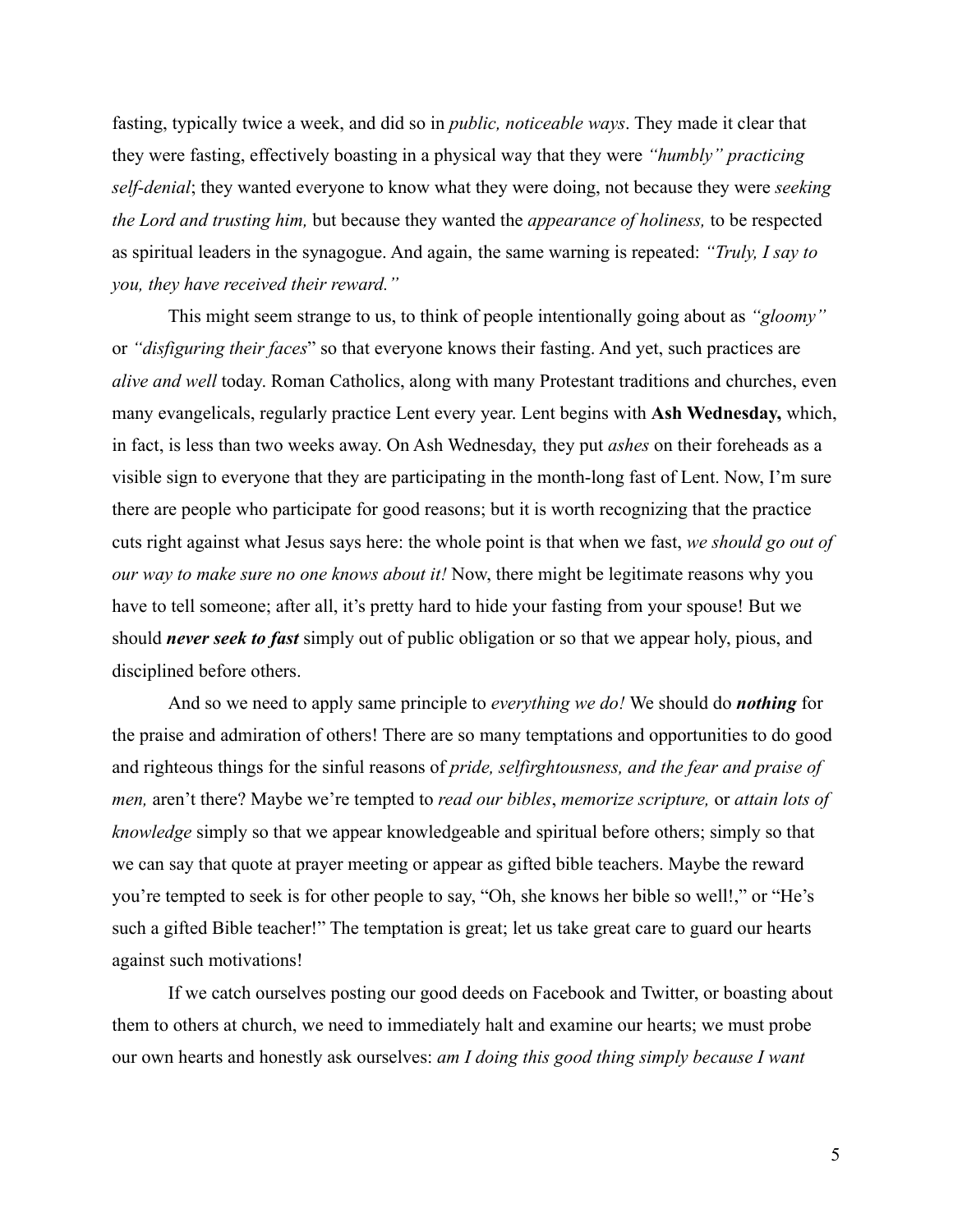*others to think well of me? Is the reward I'm seeking the praise of men? Am I trying to rob GOd of His glory and seek to build my own name, my own kingdom, seeking my own glory?*

Let us take great care that we *do not practice our righteousness before others in order to be seen by them.* But, we should still indeed practice righteousness! But we must keep a close watch on our hearts to make sure we're doing so *for the right reasons.*

Which brings us to point 2:

# **II. Do the Right Things for the** *Right Reason:* **God's Glory and His approval**

I said it earlier, but it's worth repeating again: *Christ is not forbidding public acts of righteousness, but is speaking about the motives of our hearts.* Each of these examples he gives *assumes* that we will still do them. After all, he begins each section, "*THus, when you give…"; "And when you pray," "And when you fast…"* The point is, we must do so for the right reasons; we must seek *the right reward.* We are to seek *God's glory and desire to be seen and approved of by Him.* For the believer, it shouldn't matter whether or not we're exalted in the eyes of other people; our desire should be to hear on that day, *"Well done, my good and faithful servant!"* (**Matt. 25:21).** We should strive to please God and glorify Him, not ourselves.

#### A. Giving

When we give, he says, *"do not let your left hand know what your right hand is doing, so that your giving may be in secret."* we should strive to make sure that *we don't impress ourselves with our giving;* I think that's what Jesus's metaphor means here. When we give, we should not be impressed with ourselves, nor seek to impress others, but essentially *forget about it.* We should simply give out of our *love for God* and *love for each other!* In fact, if you want to check the barometer of your heart in this area, intentionally give a purely anonymous gift every once in a while, so that no one else knows about it but God. And rejoice in knowing that He is pleased with such an act given unto Him.

#### B. Prayer

Likewise, when we pray, he says *"go into your room and shut the door and pray to your Father who is in secret."* Each of us should carve out private time where we pray to the Lord in secret; where it has nothing to do with being seen or known about by others, but is simply a time spent with the Lord as part of our relationship to Him! This is absolutely essential to the spiritual life and faith of any believer! We must work hard to cultivate a *private life of prayer,* motivated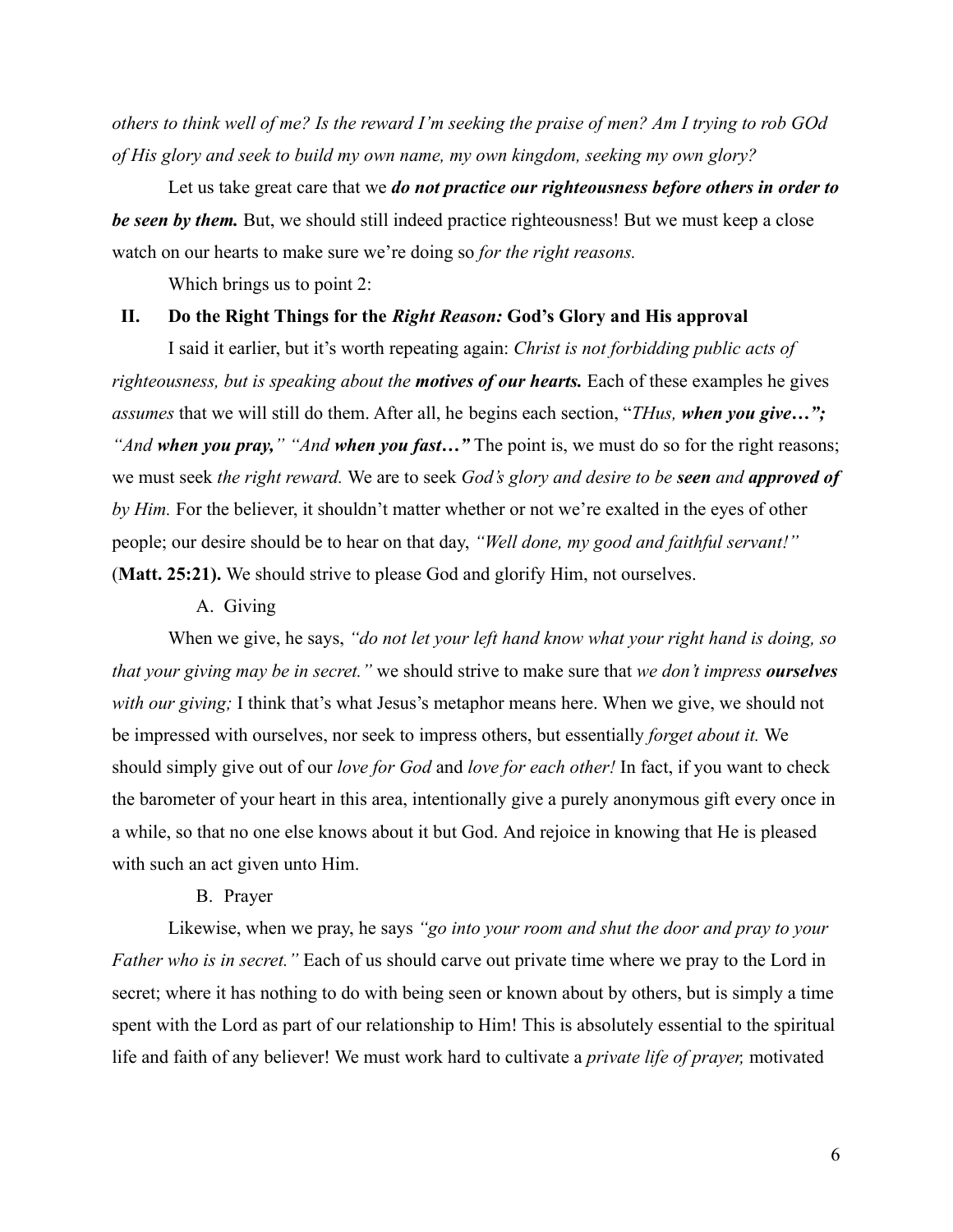by our love for God and faith that He *loves us and draws us close to Himself in Christ, by His grace!*

# C. Fasting

Finally, we see the same in **fasting:** *"But when you fast, anoint your head and wash your face, that your fasting may not be seen by others but by your Father who is in secret."* It is still a good, God-glorifying thing for us to fast; but we should see it as part of our *secret prayer life,* of seeking the Lord and expressing **absolute dependence on His Word, love, and gracious providence** over and above our earthly needs. Instead of fasting for others to see us, we do so *in the context of our relationship with God, seeking His face and resting on Him by faith!*

And in all of these examples, the **promise of the reward is the same:** *"And your Father who sees in secret will reward you"* (vv. 4, 6, 18). The Lord knows our hearts; the Lord sees what we do in secret. Therefore, let us do all things, whether in public, or in private, *because we know that He is watching!* Not because we're afraid he will pounce; but because *we know that He will be quick to reward us with Heavenly blessings for such righteous motives!* For our motive is to seek His glory and be found *acceptable and pleasing in His sight!* And let me clear here: *our motive is not so that we will do enough good works or righteous deeds in order to impress God or earn our own righteousness or salvation;* no, that is impossible! But we are found acceptable and pleasing in God's sight *when we come to Him by grace through in Jesus Christ!* When we practice our righteousness before God's face by *faith in Christ,* seeing our acts as *offerings of love and worship in light of His free salvation and grace,* then we know with certainty that *He accepts such offerings* and is pleased with us *in Christ Jesus!* What a beautiful and wondrous assurance, to know that our Lord is with us and sees us, even in secret, and will surely reward us for seeking Him above all!

# **III. Our Prayer Life Reveals our Heart and the Reward we Seek**

But there's one more section, one more example, nestled in between the examples of prayer and fasting: *another section on prayer.*

There are actually *four examples* of right and wrong ways to practice righteousness in this passage; the fourth is a *second example of how to pray.* **Verses 7-15** tackle the *heart* of prayer, which in turn reveals *our heart,* and the *reward we're truly seeking:* it reveals whether or not we are seeking **God's glory and will**, or **our own glory and will**. This lies at the heart of the passage, showing us that our private prayer life, and the content of such prayer, perhaps gives us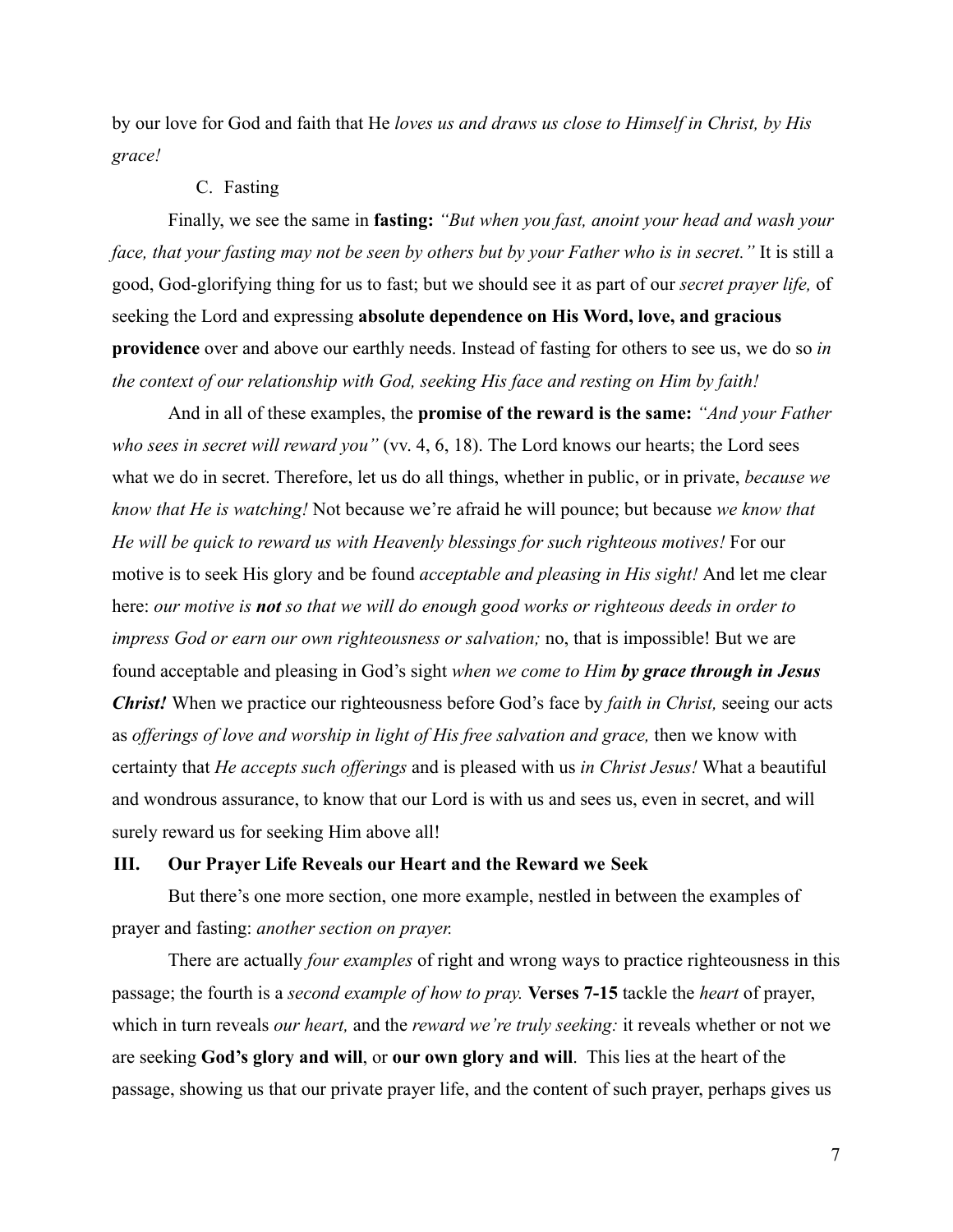the greatest glimpse into our own hearts, our relationship with God, and the *reward* that we seek: whether or not we're seeking the treasure of this world and the admiration of others, or whether we're seeking the *reward of heaven,* GOd himself, His glory, to do His will and be accepted by Him through faith, and to have a genuine relationship with Him.

**Verses 7-8** give us another negative example of prayer, but this time, not of trying to impress others, but of trying to *impress, persuade, even manipulate* God in our prayers by "heaping up empty phrases as the Gentiles do," thinking that "*they will be heard for their many words."* God is no genie in the bottle; we cannot impress him with our words, actions, or thoughts. INstead, Christ calls us to *humbly trust* in GOd. We pray by knowing Him as our Father who *loves us, who knows what we need before we ask,* or even when we don't know *what* to ask or how to pray, and *promises to care for us in all things.* The right motivation for prayer is born out of a *relationship with God as our Father; it is the relationship of love and true faith*!

Christ then gives a *model* of what the content of our prayers should be like in **vv. 9-13.** ; This is not meant to be something we have to repeat word for word, or that every prayer must contain a parallel for every line and category; but the categories give us guidelines that *shape* our prayers; they shape not only the *things we pray for,* but also *our heart and motive in prayer.* THese verses are *rich and profound; we could easily have another sermon just on these!*

But we can summary the prayer in *two halves:* The *first three petitions* direct us to pray for *God's glory and for His will to be done.* The second half leads us to pray for our *physical, spiritual, and moral needs* - but only after seeing that they come *underneath GOd's glory and will!*

This prayer teaches us to **focus on** *God's glory* - and when this is our prayer, and the attitude of our hearts, we are free to *perform acts of righteousness* for the *right reason.* When thoughts of ourselves come underneath the glory and will of GOd, we are able to have a *right perspective* - not being driven by pride or hypocrisy, but out of a right relationship with God. IN fact, whether or not our great prayer is GOd's glory and will reveals the content of our hearts and the reward that we're truly seeking.

After all, one such petition is that *God forgive us from our sin!* But it's conditional: *"as we also have forgiven"* others. Is our forgiveness and salvation then based on our actions? On our forgiveness? **No.** But if we're truly forgiven, we will *truly forgive others,* which is the meaning **vv.14-15.** We're forgiven by **grace through faith in the finished work of Jesus Christ**